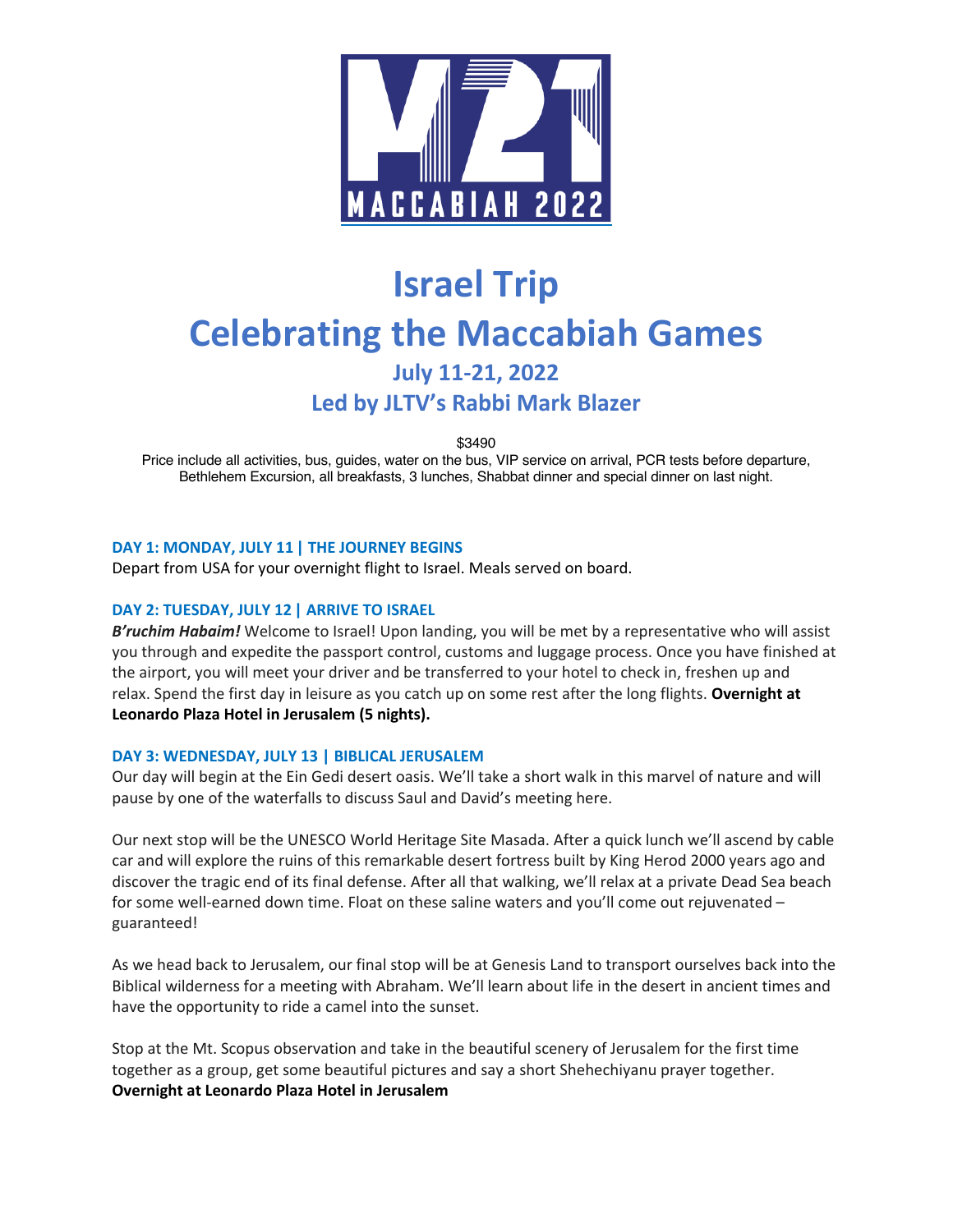#### **DAY 4: THURSDAY, JULY 14 | REVOLUTION IN THE WILDERNESS**

Explore the impressive excavations in the Davidson Center where we'll be able to transport ourselves 2000 years back in time and walk on the very stones that visitors would have walked on in the time of the Second Temple.

We'll pause at the Western Wall (also known as the Wailing Wall) to soak up the atmosphere and continue underground as we come as close as humanly possible to the Holy of Holies while exploring the Rabbinical Tunnels.

Head up to the Jewish Quarter and after a great local lunch visit the Burnt house and the Herodian Quarter in order to get the full picture of Jewish lives here during the time of the 2<sup>nd</sup> Temple.

Buses leave the hotel at 6 PM for Teddy Stadium and the Maccabiah 2022 Opening Ceremony; we cheer the Parade of Delegations, watch the Ceremony and enjoy the spectacular Show. Like the Olympics, it's a spectacular television broadcast. But, unlike the Olympics, it has a strong Jewish theme that makes it so powerful. An experience of a lifetime.

**Overnight at Leonardo Plaza Hotel in Jerusalem**

#### **DAY 5: FRIDAY, JULY 15 | MODERN JERUSALEM**

We'll continue our day with a visit to the world-class Israel Museum, home of the Dead Sea Scrolls. We'll use the museum's models and displays to trace our footsteps around Jerusalem.

Our day ends with a special visit to Yad Vashem, Israel's national Holocaust Memorial. Here we'll participate in a special program designed especially for a day like this as we adopt Jewish teens from the time of the Holocaust and embark on a unique journey through time and space.

Following a break at the hotel to shower and change, in the evening return to the Western Wall plaza to experience the joyous 'Receiving the Shabbat' Jewish prayer service. Continue for a traditional Shabbat dinner at the hotel led by Rabbi Mark Blazer.

**Overnight at the Leonardo Plaza in Jerusalem.**

#### **DAY 6: SATURDAY, JULY 16 | SHABBAT IN JERUSALEM**

Shabbat in Jerusalem is special. Start the morning later by attending prayers at the close by Hebrew Union College, followed by lunch.

Enjoy the rest of the day in leisure.

Optional: Those who wish may join a walking tour of the Muslim & Christian quarters of the Old City followed by a short visit to Bethlehem.

As Evening approaches, gather as a group and enjoy a joyous Havdalah ceremony followed by an evening out to the Ben Yehuda street or the Machne Yehuda Market. **Overnight at the Leonardo Plaza in Jerusalem.**

#### **DAY 7: SUNDAY, JULY 17 | HEADING NORTH**

Following check out, drive north through the Jordan valley, part of which is in the West bank. We'll use the driving time to get a better understanding of the political situation in the West Bank and Israel's relationship with Jordan.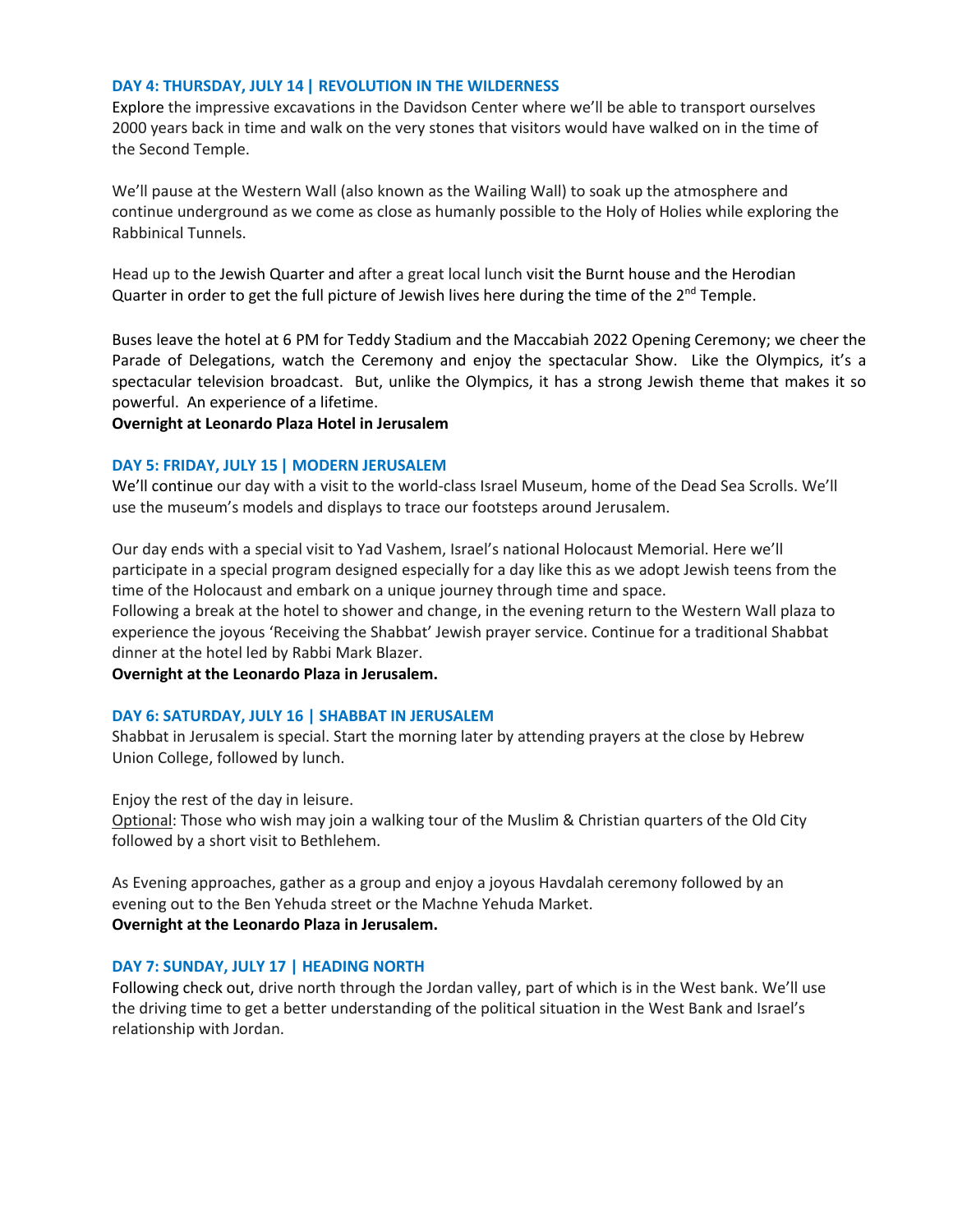Visit the ancient Greco-Roman city of Beit-She'an and witness the amazing theatre, markets and bathhouses available here. This used to be one of the largest cities in this area and played a major role during the Jewish Great Revolt.

Continue to Tiberias and visit the Tomb of Rabbi Maimonides as we learn more about one of the most famous Rabbis in history. End the day with a visit to the famed Hamat Tiberias and the ancient synagogue discovered on site. Witness how Judaism adjusts to the foreign rule of the time. **Overnight at the Leonardo Plaza in Tiberias.**

#### **DAY 8: MONDAY, JULY 18 | SPIRITUALITY IN NORTHERN ISRAEL**

We'll begin our day at Tzippori, the former Roman capital of the Galilee. We'll walk its ancient stones and marvel at its stunning mosaics. Tzippori plays an important role in Judaism as the home of the codification of the Mishnah (the Jewish oral law).

Continue our day with a visit to Safed (Tzfat), one of Judaism's four holy cities. We'll wander its ancient alleyways and discover the secrets of the Kabbalah (Jewish Mysticism) which developed here 500 years ago. Expect beautiful synagogues, stunning vistas, and remarkable tales.

End the day with a relaxed boat cruise on the Sea of Galilee, enjoy an opportunity to simply be on the world lowest fresh water lake.

**Overnight at the Leonardo Plaza in Tiberias.**

#### **DAY 9: TUESDAY, JULY 19 | NORTHERN BORDERS NOW & THEN**

We'll begin with a visit to Capernaum, where a young Rabbi named Jesus made his home following his expulsion from Nazareth. We'll see the house it is believe he lived in, and the ruins of a remarkable synagogue.

Continue to Tel Dan, where we'll be able to discover remarkable Biblical ruins as well as look out over the Lebanese border. Continuing the Biblical theme, we'll go further into the Golan Heights, and stop at the ancient pagan worship site of Caesarea Philippi. This evocative location, surrounded by a freeflowing spring and lush greenery, is a great place to reflect and is commonly referred to as the Niagara Falls of Israel.

After lunch in the renowned HaBokrim steakhouse, we'll ascend to an observation deck near the Syrian border. Our view will look out towards where Saul of Tarsus saw Jesus on the road to Damascus, and give us an opportunity to get an understanding of the complex relationship between contemporary Israel and Syria.

We'll end our day by raising a glass to our trip during a visit to one of the best boutique wineries in Israel for a short tour and tasting.

**Overnight at the Leonardo Plaza in Tiberias.**

#### **DAY 10: WEDNESDAY, JULY 20 | ISRAEL'S COASTLINE**

Following check out, we'll start our day in the beautiful seaside grottoes of Rosh Hanikra, right on the Lebanese border.

Our next stop will be in Akko (Acre), the former Crusader capital and home to the remarkable ruins and tunnels from the time of the Crusaders, which earned Akko UNESCO world heritage site status.

We'll continue south to Haifa, Israel's third biggest city, and home to the world center of the Baha'i faith. From a vantage point on Mount Carmel, we'll look down over their stunning gardens and enjoy the view over the Mediterranean.